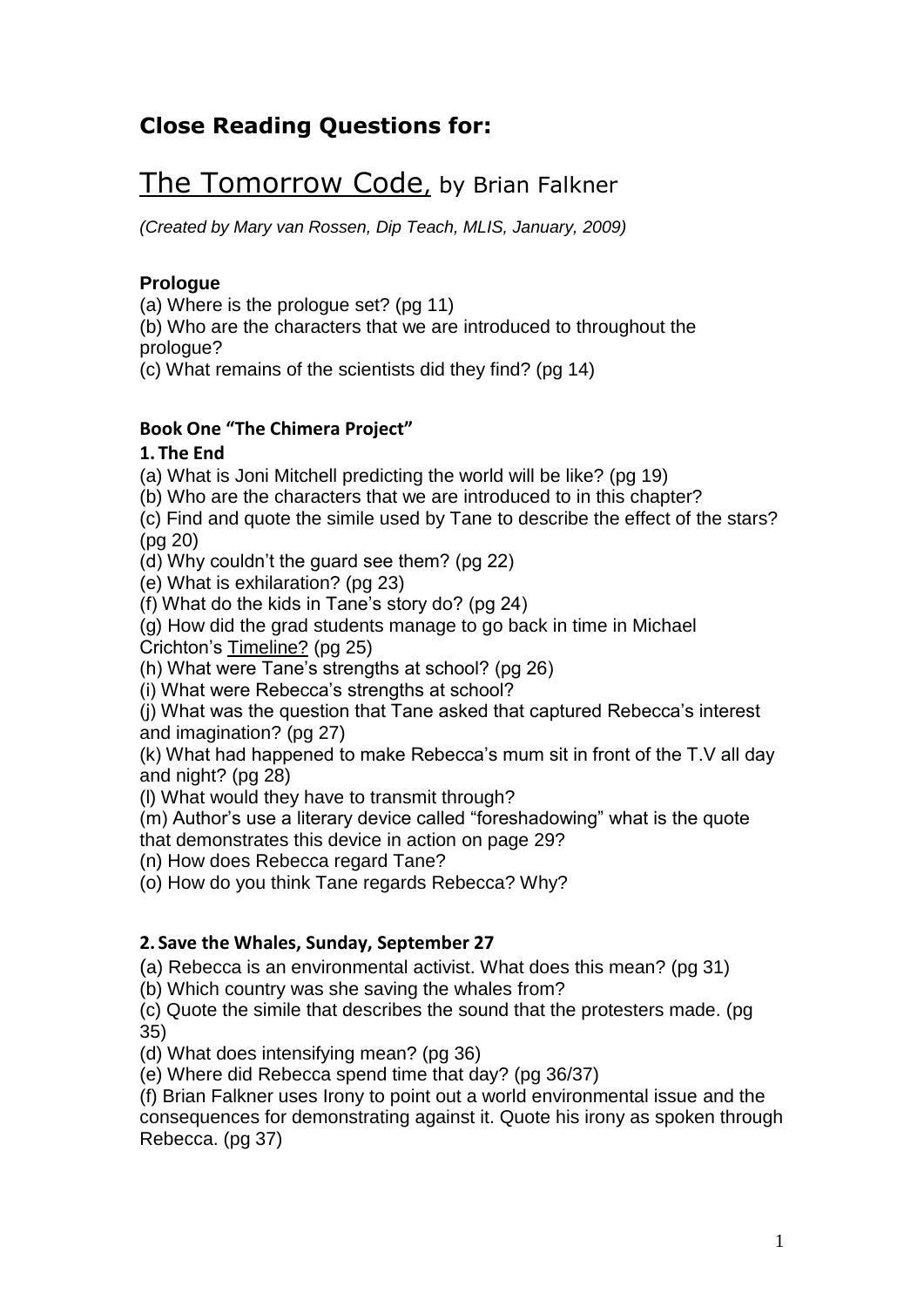## **3.Fatboy and His Moko, Sunday, October 4**

(a) What is the environmental setting for this chapter (pg 39)

(b) Who is Fatboy to Tane? (pg 40)

(c) What is Fatboy"s real name?

(d) What does Fatboy do for a job? (pg 41)

(e) What was the design of Fatboy"s moko?

(f) Why does Tane start to feel angry about the way Rebecca is looking at Fatboy? (pg 42)

(g) Falkner uses the character of Tane to tell us what Rebecca looks like. Do you think you would like the way she dresses? Why? (pg 42/43)

(h) Why did Tane bite his lip? (pg 44)

# **5.Beneath the Bridge**

(a) What was Rebecca researching? (pg 53)

(b) What was the strange irony? (pg 54)

(c) Draw an arrow diagram showing where Quantum foam led Rebecca to.

(d) Where did Fatboy take Rebecca to?

(e) Quote the metaphor used to describe the colour of Auckland city? (pg 55)

(f) What is "the blackness of the sea" a metaphor for?

#### **6. Swift, Friday, October 16**

(a) What lie had Rebecca made up to be the "Swift" feed? (pg 59/60)

(b) What form did the raw data take? (pg 61)

(c) How does Rebecca think that they may be able to detect the quantum foam?

(d) What are gamma rays? (pg 62)

(e) What are the Swift and Compton Gamma Ray Observatories recording?

(f) What did Rebecca think may be hidden in the gamma ray bursts?

(g) What was the history of Rebecca and Tane"s relationship? (pg 64)

# **7.111000111, Friday, October 16-Saturday, November 7**

(a) Approximately how long did it take for Rebecca"s programme to run? 9pg 66)

(b) Would Rebecca"s mother be able to repay the bank after the house sale? (pg 67)

(c) What was different about the organisation of the numbers so that it wasn"t just raw data showing a gamma ray burst? (pg 71)

(d) What language do computers "talk" in? (pg 72)

(e) What code did Tane finally realise that the numbers were trying to communicate in?( pg 75)

(f) What was Morse Code originally used for when a light was used to transmit the patterns? 9pg 76)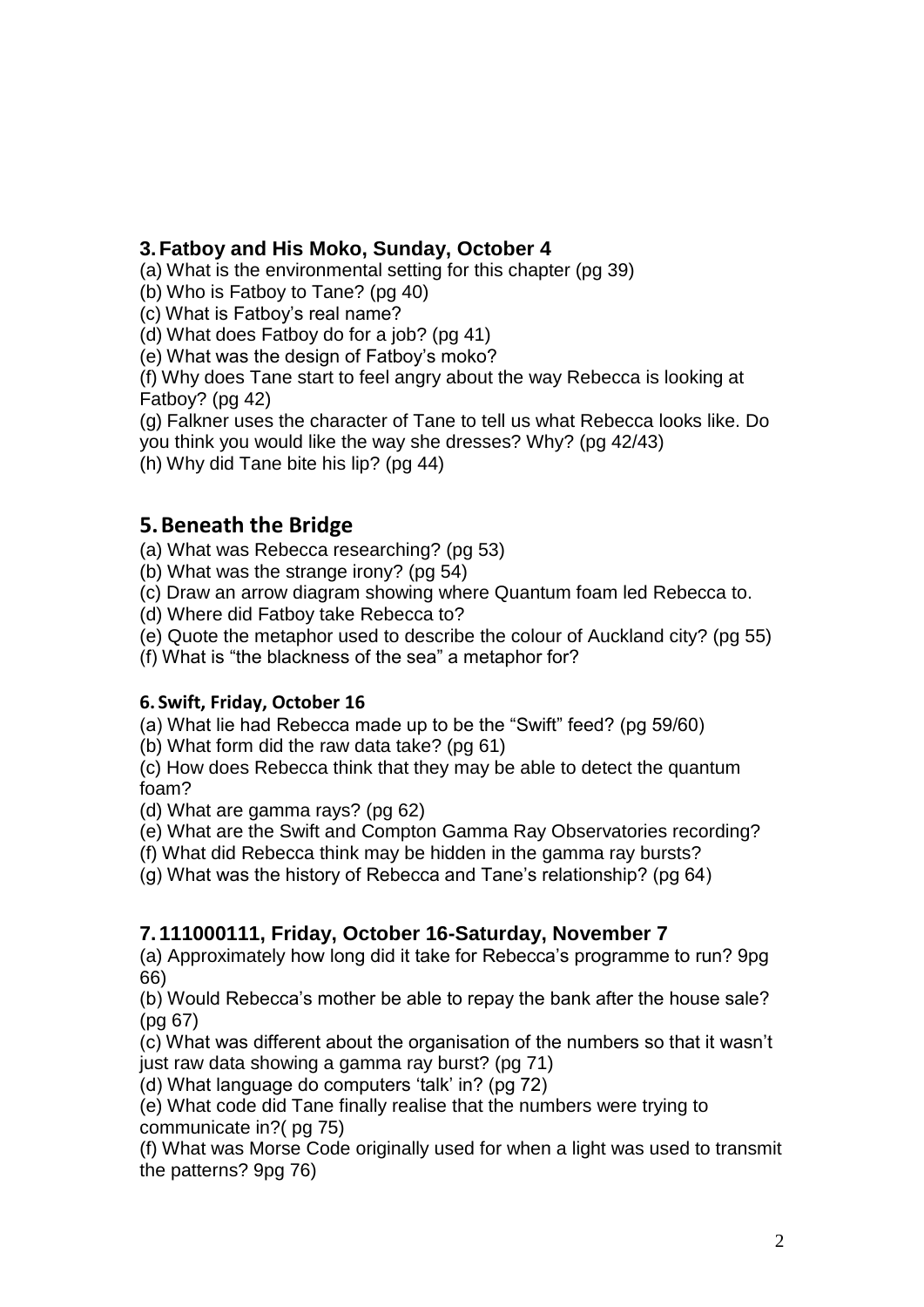(g) What did Tane finally discover the message was giving them? (pg 81)

(h) What was the last piece of Morse Code that Tane recognised? (pg 84)

#### **8.Mr Dawson's Tree Museum, Friday, November 13**

(a) What was coming up for Tane and Rebecca at school? (pg 86)

(b) How old did Tane and Rebecca have to be to purchase a Superball ticket? (pg 87)

(c) What does conciliatory mean? (pg 93)

(d) What three other pieces of information did Tane find in the message? (pg 94)

(e) Who were Tane and Rebecca receiving the messages from? (pg 95)

## **9.Saturday Night, Saturday, November 14**

(a) Slice up a strip of paper and create a Mobius strip. Google Mobius strip to see an example of one. (pg 99)

(b) What did Rebecca explain about the significance of the Mobius strip and sending messages through time? (pg 100)

(c) Why does Rebecca think it"s like text messaging language? (pg 101)

(d) What did Chimera mean in biology? (pg 102)

(e) What was the scientific discovery of the century that they had just proved? (pg 105)

(f) Was this a cunning get-rich-quick-scheme they had stumbled upon?

## **10. Evensong, Sunday, November 15**

(a) Quote the simile Falkner uses to describe how Tane was feeling trying to keep their secret. (pg 107)

(b) What is a geneticist? (pg 108)

(c) What did SUB EON TLS turn out to mean?

(d) What is evensong? (pg 110)

(e) How did Tane view his brother? (pg 111)

## **11.Trust, Monday, November 16**

(a) Why did Tane try to sound "cool" on the phone? (pg 113)

(b) What does 'absconded' mean?

(c) Were Tane and Rebecca allowed to leave the school grounds? (pg 114)

(d) What could have happened if the Tane and Rebecca of the past had been able to communicate with them fourteen months earlier? (pg 115)

(e) What had Fatboy brought with him? (pg 116)

(f) What does "so literal" mean?

(g) What does Tane mean when he thinks "you want to be part of everything"? (pg 118)

(h) Why did Rebecca"s smile already make Tane regret the decision to trust Fatboy with all the information? (pg 119)

(i) Where was the Subeo sales rep? (pg 120)

(i) What's a rhinovirus? 9PG 121)<http://en.wikipedia.org/wiki/Rhinovirus>

(k) Why is it interesting that Tane bought a leather jacket? (pg 122)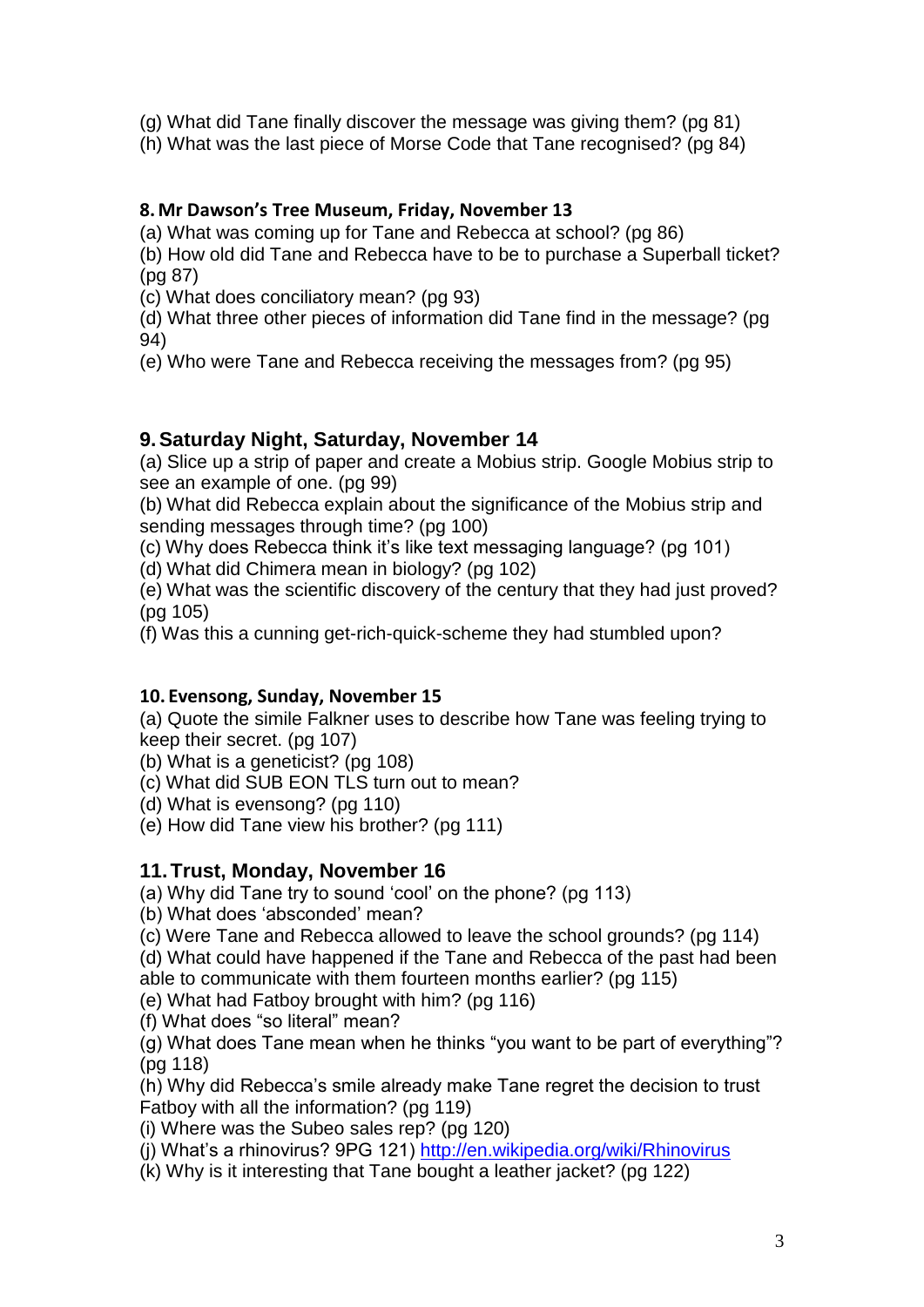(l) What was the ad that caught Tane"s eye? (pg 123)

[http://maps.google.co.nz/maps?sourceid=navclient&rlz=1T4HPAA\\_enNZ310](http://maps.google.co.nz/maps?sourceid=navclient&rlz=1T4HPAA_enNZ310NZ310&q=west+harbour+auckland&um=1&ie=UTF-8&split=0&gl=nz&sa=X&oi=geocode_result&resnum=1&ct=title) [NZ310&q=west+harbour+auckland&um=1&ie=UTF-](http://maps.google.co.nz/maps?sourceid=navclient&rlz=1T4HPAA_enNZ310NZ310&q=west+harbour+auckland&um=1&ie=UTF-8&split=0&gl=nz&sa=X&oi=geocode_result&resnum=1&ct=title)

[8&split=0&gl=nz&sa=X&oi=geocode\\_result&resnum=1&ct=title](http://maps.google.co.nz/maps?sourceid=navclient&rlz=1T4HPAA_enNZ310NZ310&q=west+harbour+auckland&um=1&ie=UTF-8&split=0&gl=nz&sa=X&oi=geocode_result&resnum=1&ct=title)

(m) The chapter was called "Trust". This title has turned out to be a verbal pun (play on words). Why?

# **12.The man from Subeo, Thursday, November 26**

(a) What two things had "sold" them the house? (pg 126)

- (b) What does "brusque" mean? (pg 128)
- (c) Who was feeling brusque?

(d) Who arrived just in time to allow them to write the cheque out for the Nautilus? (pg 130)

## **13.Motukiekie, Friday, November 27**

(a)What is the hyperbole that Falkner uses to describe the plane? (pg 131)

(b) What did Tane"s parents think that he was doing? (pg 132)

(c) Identify and quote the hyperbole re the plane on page 132.

(d) What was Fred Ladd"s favourite saying re the Widgeon?

[http://www.dnzb.govt.nz/DNZB/alt\\_essayBody.asp?essayID=5L1](http://www.dnzb.govt.nz/DNZB/alt_essayBody.asp?essayID=5L1)

(e) What year was Fred Ladd appointed an MBE?

(f) What is meant by "it seemed a stark contrast to the lush verdure" of the surrounding islands? (pg 134)

(g) What was Rebecca"s mother famous for in scientific circles? (pg 136) (h) What is a sabbatical?

(i) Who had painted the picture in Professor Green"s office?

(j) What does Professor Green describe the Antibodies as? (pg 139)

(k) What does Professor Green describe the Macrophages as?

(l) What do the antibodies do to pathogens?

(m) What is the simile used to describe the subtlety of Fatboy? (pg 140)

(n) What did Rebecca think Professor Green was doing? (141)

## **14.Water Works, Saturday, November 28**

(a) What does "illuminate" mean? (pg 143)

(b) Why couldn"t Rebecca get arrested again? (Pg 146)

(c) How were they going to reach Motukiekie?

# **15.Sea of Green, Monday, December 7**

(a) Who was Wee Doddie? (pg 149)

(b) What does "biting back one"s annoyance" mean? (pg 150)

(c) Why would they have to change the Sofnolime scrubber cartridges regularly? (pg 154)

(d) What was an important part of their training? (pg 155)

(e) What did Doddie mean about the Nautilus being a "boot not a shape"? (pg 156)

(f) Translate what Doddie says in the last line of this chapter.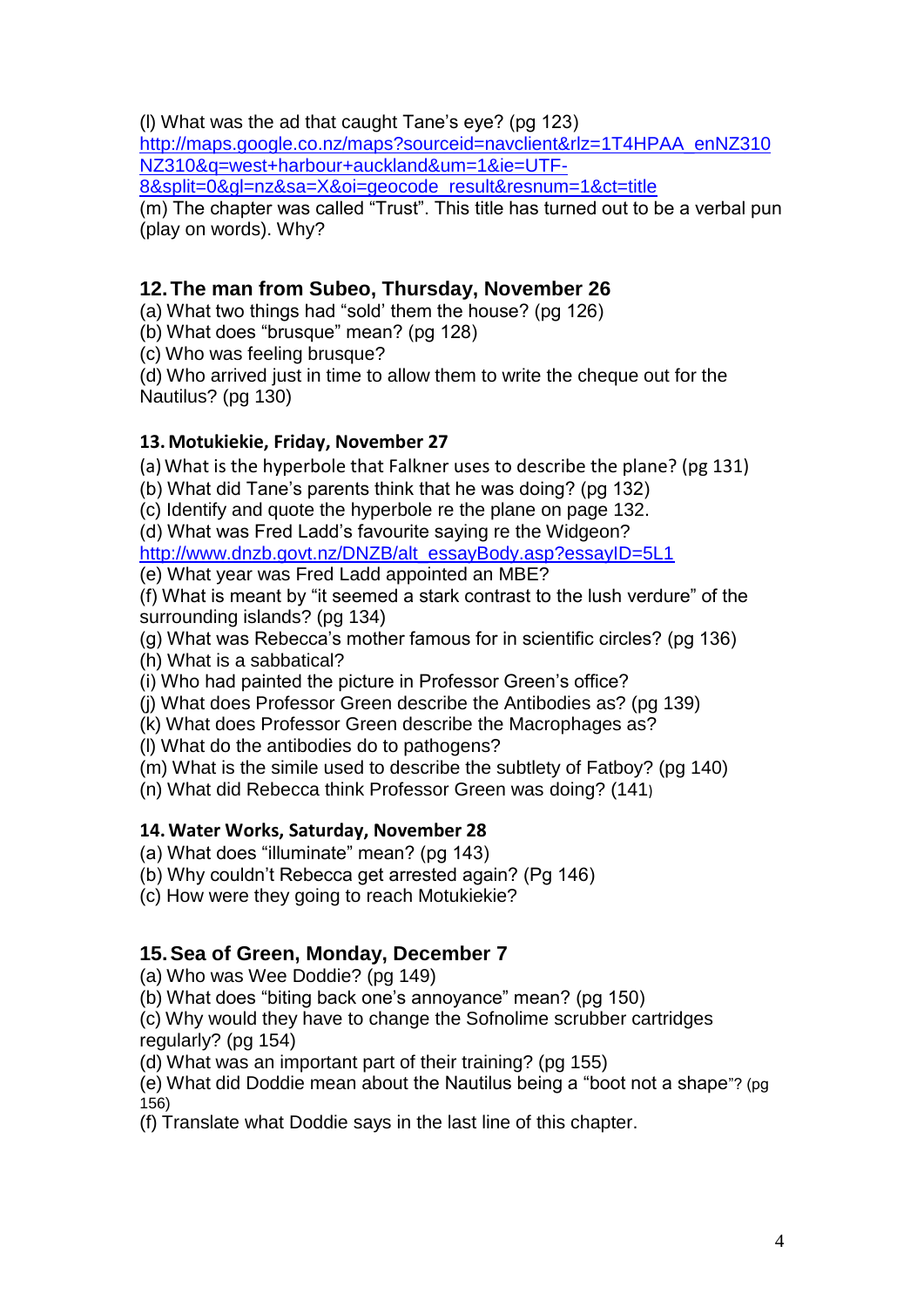#### **16. The Mobius Trip, Friday, December 11**

(a) What is The Mobius partly named after?

(b) Where did it seem to take an eternity to reach? (pg 160)

(c) Where did they spend the night? (pg 163)

#### **17.Butt Mop, Saturday, December 12**

(a) What website were they downloading the data from?

(b) What did they do to avoid the rough weather? (pg 165)

(c) What sound made them feel uncomfortable?

(d) What was Tane worried about? (pg 167)

(e) What did Butt Mop turn out to be? (pg 170)

(f) What did the data converted onto dots on the bitmap begin to show? (pg 170/171)

(g) Where did Tane and Rebecca get the information for the Chronophone? (pg 172)

(h) What was Tane really sick of? (pg 174/175)

#### **18.HMNZS Waikato, Sunday, December 13**

(a) What does "in death, the ship was the foundation of life" mean? (pg 178)

(b) Where did they spend their third night at sea? (pg 179)

(c) What emotions did Tane and Fatboy both share? (pg 179/180)

(d) What was Rebecca doing in the co-driver"s seat? (pg 182)

(e) What is the personification used by Falkner to describe the action of the seaweed?

(f) What looked like the side of a mountain? (pg 183)

(g) What time did Tane and Rebecca swim toward Motukiekie? (pg 184)

#### **19. Laundry Piles**

(a) Why did Tane and Rebecca decide to leave on their masks? (pg 185)

(b) What was strange about the jeans and the Nikes? (pg 186)

(c) What was strange about the security gate and the door to the lab? (pg 188)

(d) Why did all the breath in Tane"s body freeze?

(e) Why had Tane"s throat closed up? (pg 190)

(f) What is the metaphor that Falkner has used to describe how well lit the Te Mana is? (pg 191)

(g) What information did Tane give them? (pg 193)

(h) How did Rebecca create a diversion?

#### **20.Waewaetorea Passage**

(a) What language feature does Falkner use to describe the shock of the landing? (pg 195)

(b) What had happened to Rebecca in the hatch area? (pg 196)

(c) What had happened by the time the hatch was empty? (pg 197)

(d) What did Tane realise Rebecca had done for him? (pg 198)

(e) Why did they have to go back through the Waewaetorea Passage at night?

(f) What language feature does Falkner use to describe the shape of the ridge? (pg 199)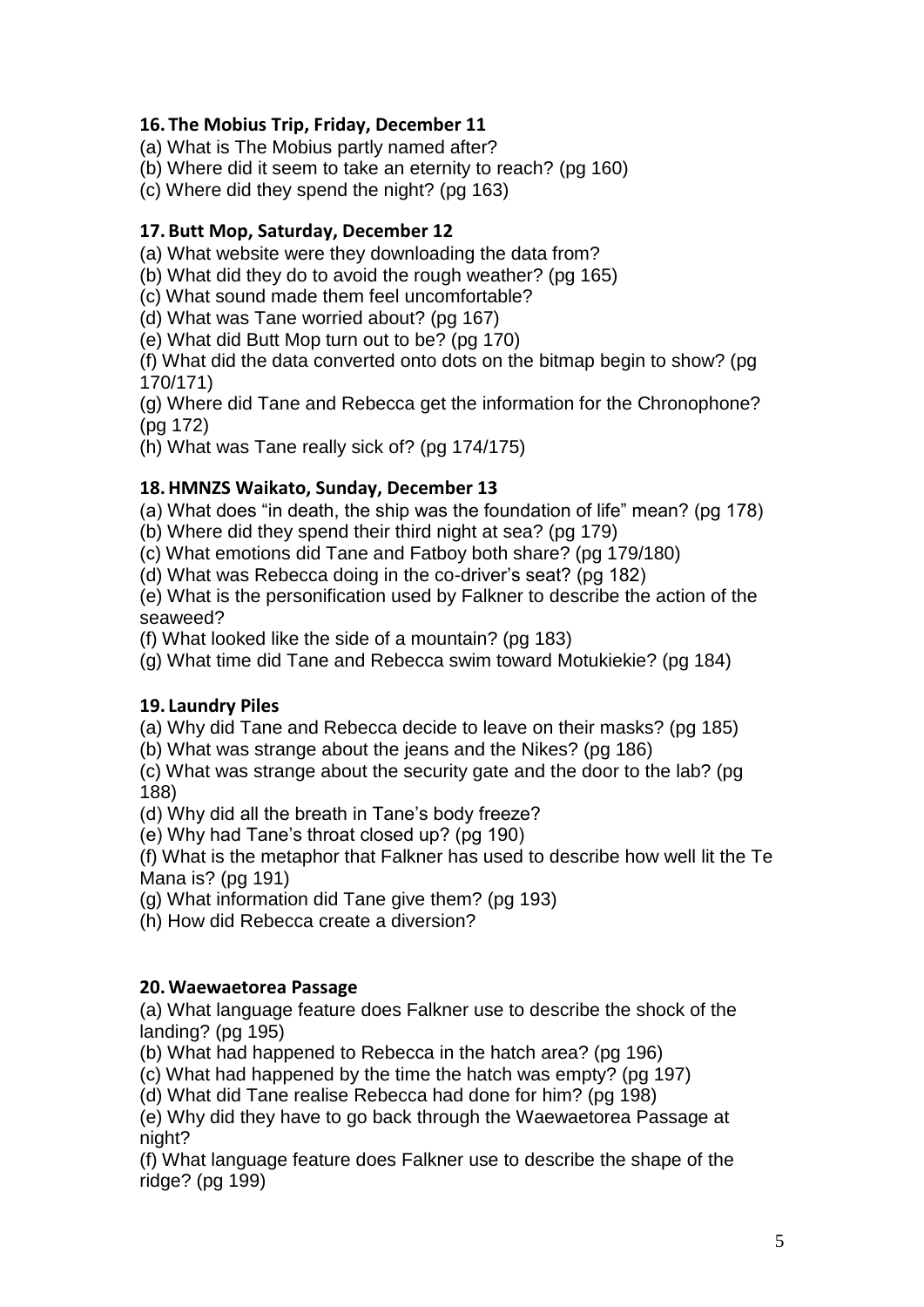- (g) What will happen if they can"t make it to Motukokako in time? (pg 200)
- (h) Why did Tane feel sick? (pg 201)
- (i) What did Fatboy use to keep the Mobius steady in one spot? (pg 202)

## **Book Two: The Long White Cloud**

Place names are often difficult to translate, and the original derivation of *Aotearoa* is not known for certain. The word can be broken up as: *aotea* = cloud, and *roa* = long, (white being added in the translation as it is the most common colour of cloud) and it is accordingly most often glossed as "The land of the long white cloud". In some traditional stories, Aotearoa was the name of the canoe of the explorer Kupe, and he named the land after it. In another version, Kupe's daughter was watching the horizon and called "He ao! He ao!" ("a cloud! a cloud!"). The first land sighted was accordingly named *Aotea* (Cloud), now Great Barrier Island. When a much larger landmass was found beyond Aotea, it was called *Aotea-roa* (Long Aotea).

Falkner uses a pun when he calls this next part of his book The Long White Cloud......as you will see...

## **1.Bambi, Tuesday, December 15**

- (a) What area of New Zealand forest is Gazza in? (pg 209)
- (b) What was unusual about the mist that day?
- (c) What was in the mist?

## **2.New Zealand's Most Wanted, Friday, December 18**

- (a) Where could they have left their fingerprints? (pg 212)
- (b) Where can they can the components for the chronophone? (pg 214)
- (c) Where had the main highway been cordoned off? (pg 216)
- (d) What did the news reporter say it was?
- (e) What does Rebecca fear? (pg 217)

## **3. 'Tis the Season, Saturday, December 19**

- (a) What was the headline on the front page of the newspaper? (pg 220)
- (b) What did Rebecca fear her school friends might do?
- (c) Why did Rebecca throw up? (pg 222)

## **4. Silent Night, Thursday, December 24**

(a) How many people disappeared from Whangarei? (pg 225)

(b) Falkner is using irony when he calls this chapter "Silent Night". How?

## **5.White Christmas, Friday, December 25**

(a) As Falkner has been ironic in his choice of chapter titles ""Tis the Season" and "Silent Night" what do you predict will cause the "White Christmas" in Northland? (pg 227)

(b) Why was their no fog at Novosibirsk and Burnt Mountain labs? (229) (c) What did the fog start to do in front of Crowe, Evans and Manderson? (pg 231)

(d) What language feature does Falkner use to describe the crashed bulk of the truck? (pg 232/233)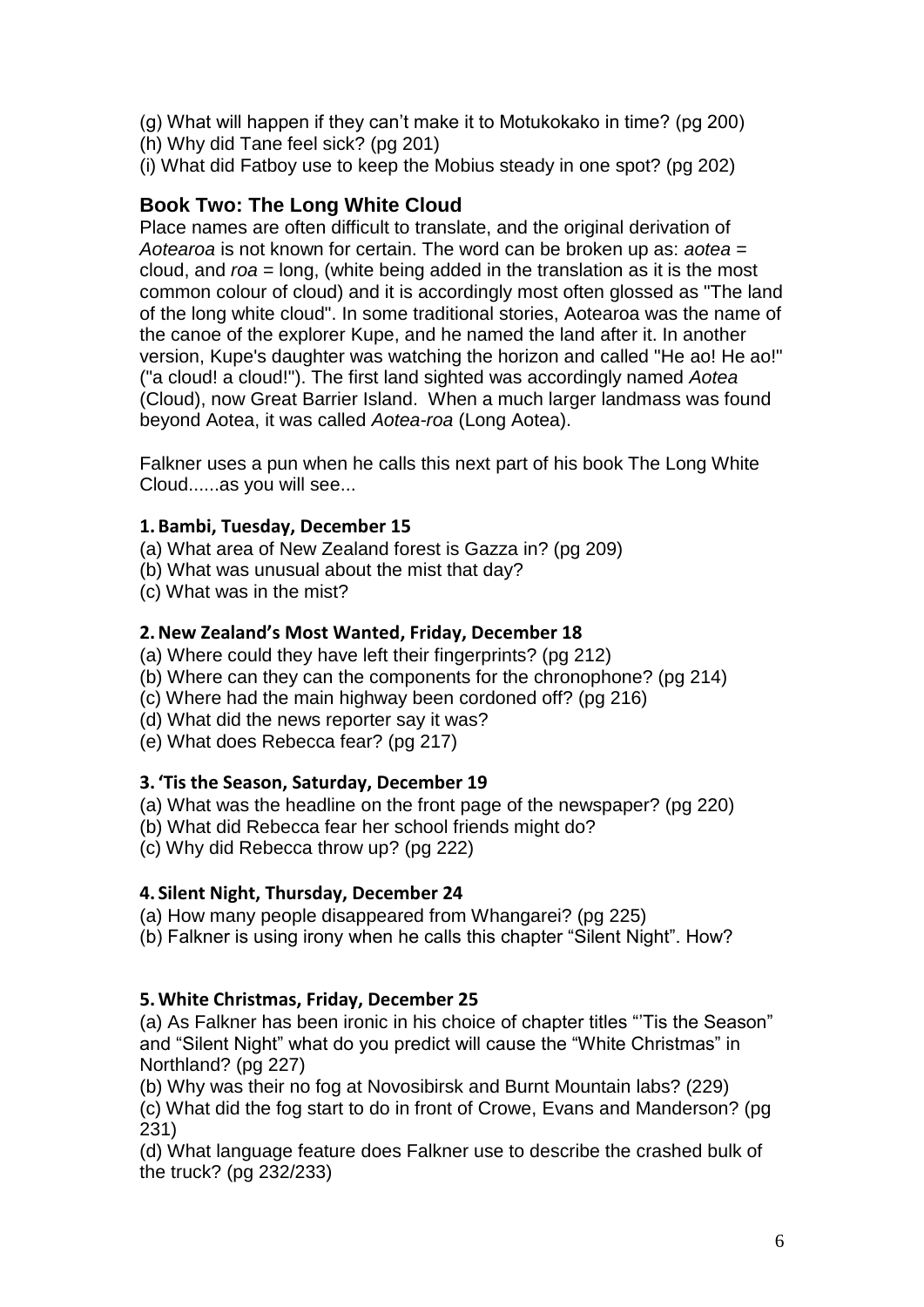(e) Who was in the cab?

(f) What could the little boy tell them? (pg 234)

(g) What did Manderson and Crowe realise about the direction the fog was taking? (pg 235)

#### **6.On Christmas Day, Friday, December 25**

(a) Falkner has used the language technique of extended metaphor to show that Tane is feeling trapped in his own drama and chaos. How/where is this extended metaphor? (pg 238)

(b) What is significant about the present his father got? (pg 239)

(c) Why did Tane look the other way when Fatboy gave Rebecca a hug? (pg 241)

(d) What did Rebecca realise the submarine was really for? (242/243).

#### **7. Sanctuary, Tuesday, December 29**

(a) How long does Rebecca think that they will be under water for? (pg 245)

(b) What was built into the transmitter? (pg 246)

(c) What were they supposed to do with the transmitter? (pg 247)

(d) Where were the GPS map coordinates taking them to? (pg 248)

(e) What did they find there? (250)

#### **8.An Unnatural Disaster**

(a) Who was the speaker on the T.V that made Tane"s heart race? (pg 253)

(b) What had happened to the Horouta? (pg 254)

(c) What happened to the Coastguard vessel sent to find it?

(d) Who does Southwell work for? (pg 255)

(e) How much did the fog expand after it had been in Whangarei? (pg 257)

(f) Where had Crowe set up his line of defence? (pg 259)

#### **9. FTBY DNT GO, Thursday, December 31, 9.30 am**

(a) What did Rebecca start to explain to Tane before Fatboy arrived? (pg 261) (b) What upset Tane?

#### **10. Candid Camera, Thursday, December 31, 10.45 am**

(a) How long did Rebecca calculate their supplies at Rangitoto Cave would last? (pg 267)

(b) Where did they get the photos of Fatboy, Tane and Rebecca? (270)

(c) Had Tane read the message? (271)

#### **11. Zeta, Thursday, December 31, 12.50pm**

(a) What do think the fancy new hotel in the seaside town of Orewa is called? (pg 273)

(b) Why do you think Falkner left this name out of his book?

(c) What nationality had the troopers at the house been? (pg 274)

(d) Why Tane relax in front of Crowe? (pg 276)

(e) Where was the sub? (pg 278)

(f) What does Stony Crowe think the bioterrorists have created? (pg 279 and 282)

(g) What were forming in the mist inside the tank? (pg 280)

(h) Did the fog and jellyfish attack Zeta? (pg 286)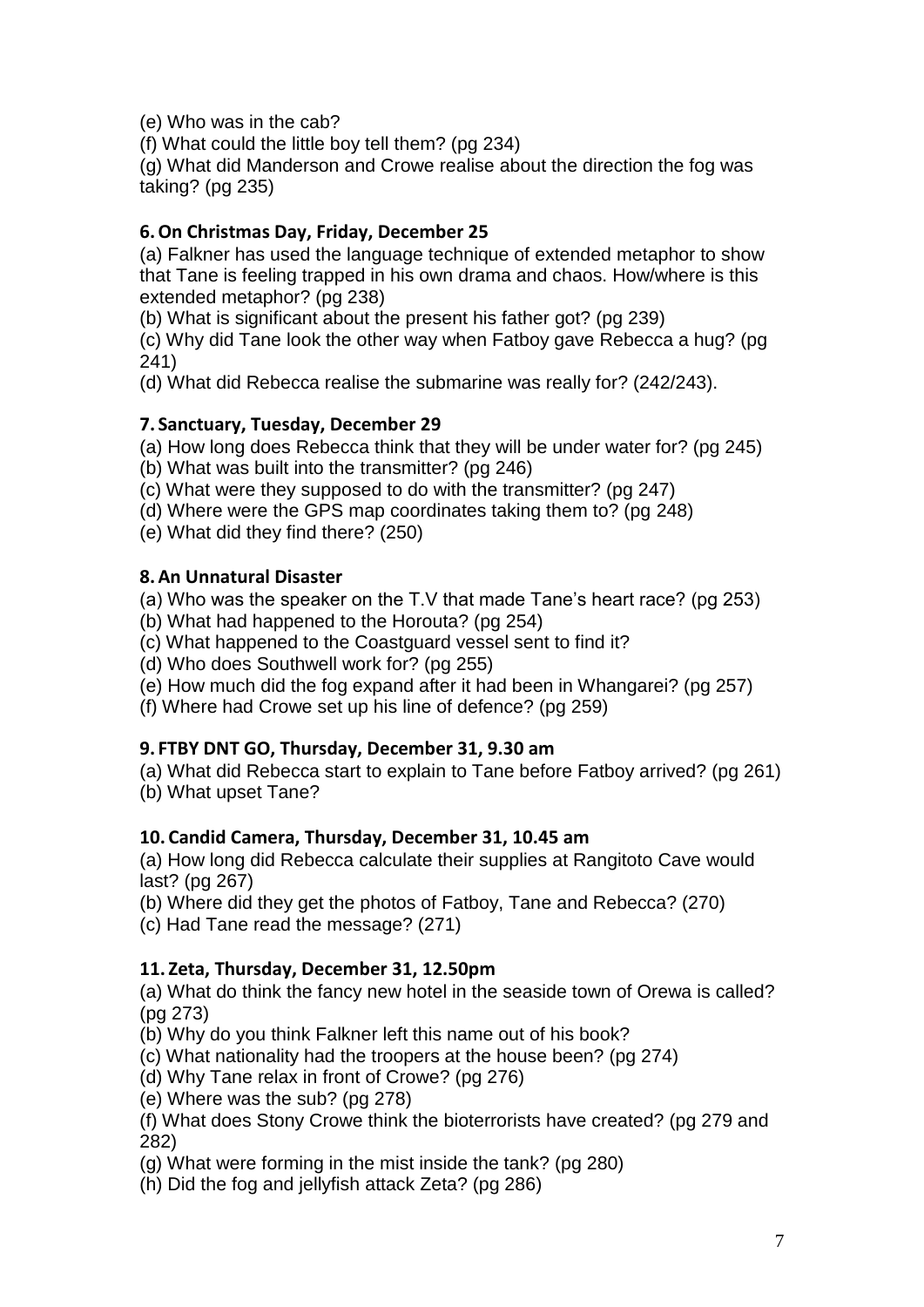(i) What did Rebecca say they were genetically splicing together into a chimera? (pg 288)

## **12. Xena, Thursday, December 31, 1.45pm**

(a) What did Tane do to disturb the tank? (pg 292)

(b) What does visceral mean? (pg 293) You may need to look up a word that is very close to it.

(c) What formed in the tank until it ran out of fog?

(d) What did the human hair and nail clippings do? (pg 295)

(e) Had they evacuated Warkworth in time? (pg 296)

(f) Where were the SAS and NZ Army units based? (pg 297)

(g) How did Fatboy face the soldiers and their weapons? (299)

(h) Where was the fog? (300)

## **13. Shapes in the Mist, Thursday, December 31, 3.05 pm**

(a) What could Tane, Rebecca and Fatboy put on? (pg 301)

(b) What did Rebecca and Tane finally realised about DNT GO MST? (pg 304)

(c) What happened to Evans? (305)

(d) What happened when they tried to block the mist with foam? (pg 307)

(e) What did Tane suddenly say and realise? (pg 308)

(f) What sound did the shapes in the fog make? (pg 309)

(g) Where has the new command centre been set up? (pg 311)

(h) What seemed to be happening to the jellyfish that had been beaten up? (pg 312)

(i) How was Rebecca able to save them from the shapes advancing in the mist? (pg 313)

(j) How could they hear each other under water?

## **14. Epiphany, Thursday, December 31, 3.15pm**

(a) What is an epiphany?

(b) What was the question that stirred Tane"s memory about shape recognition? (pg 320)

(c) What did Tane see as he was winched to safety? (pg 322)

(d) What were the jellyfish? (pg 324)

## **15. Immunity, Thursday, December 31, 5.30pm**

(a) What did Rebecca think the snowmen were if the jellyfish were antibodies? (pg 325)

(b) What was the North Harbour Sports Stadium being used for?

(c) Why did Crowe not want to believe they were antibodies and macrophages? (pg 326/328)

(d) What does pensive mean? (pg 327)

(e) What does Rebecca think has been locked in our genes all this time? (pg 328)

(f) Does she think that Professor Green brought about the antibodies? (pg 329)

(g) How does Southwell describe the behaviour and function of antibodies?

(h) Why won"t Crowe listen to Rebecca"s explanation of what they are fighting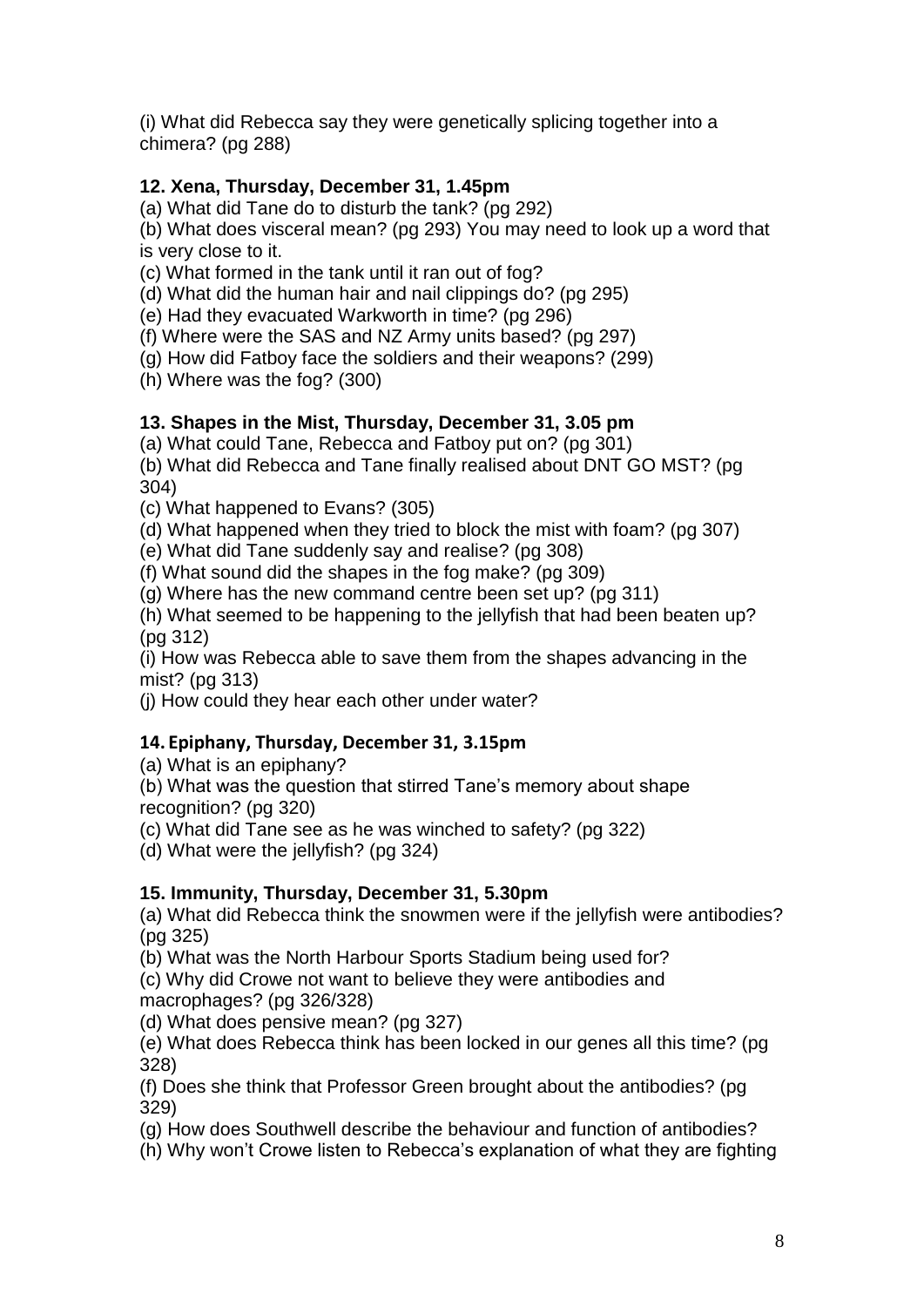against? (pg 330)

## **16.Before the Storm, 7.00pm**

(a) What is the comparison that Falkner uses to describe how the traffic jam looks on the motorway? (pg 332)

(b) What did Rebecca say the macrophage would have done at the beginning? (pg 333)

(c) How does she describe the population of Whangarei? (pg 334)

(d) What was the advice that Many gave them? (pg 336)

# **17. Kaitiakitanga 7.40pm**

(a) Where had Tane and Fatboy"s parents gone? (pg 339)

(b) What internal conflicting views and ideas are in Rebecca"s mind? (pg 341)

(c) What didn"t Tane"s parents even seem to notice? (pg 343)

(d) How did Rebecca describe the human race to the Maori elder? (pg 347)

(e) What does Kaitiakitanga mean? (pg 348)

(f) What is the difference between the Pakeha view of land and the Maori view of land?

(g) What does the elder explain to Rebecca about greed and stupidity? (pg 349)

(h) Did the elder really believe that Tane had forgotten his whakapapa? (pg 350)

## **18. New year's Eve, 9.05pm**

(a) What time did the mist start to reach Albany? (pg 351)

(b) What was the name of the aircraft carrier that had sailed to aid New Zealand?

(c) What did the code suggest as a way to get rid of the macrophages? (pg 355/356)

(d) What does Fatboy direct Rebecca to do? (pg 357)

(e) Who did Rebecca leave behind? (pg 360)

## **19. The Battle for Auckland, 10.20pm**

(a) What did Tane realise after kissing Rebecca and working things out? (pg 362)

(b) What language feature is "the avalanche of abandoned cars"? (pg 363) (c) What is a funeral pyre?

(d) What would happen if the defence line from Mairangi Bay to West Harbour was breached? (pg 366)

(e) What does Rebecca suggest to Mandy? (pg 367)

(f) Why was the last section of the climb going to be the hardest for Tane and Fatboy to

handle? (pg 370)

# **20. Line of Fire, 11.30pm**

(a) Where did all the crop dusters come from? (pg 372)

(b) What were they loaded with? (pg 373)

(c) What is the simile used by Falkner to describe the shape of Devonport? (pg 374)

(d) What does sanctuary mean? (pg 376)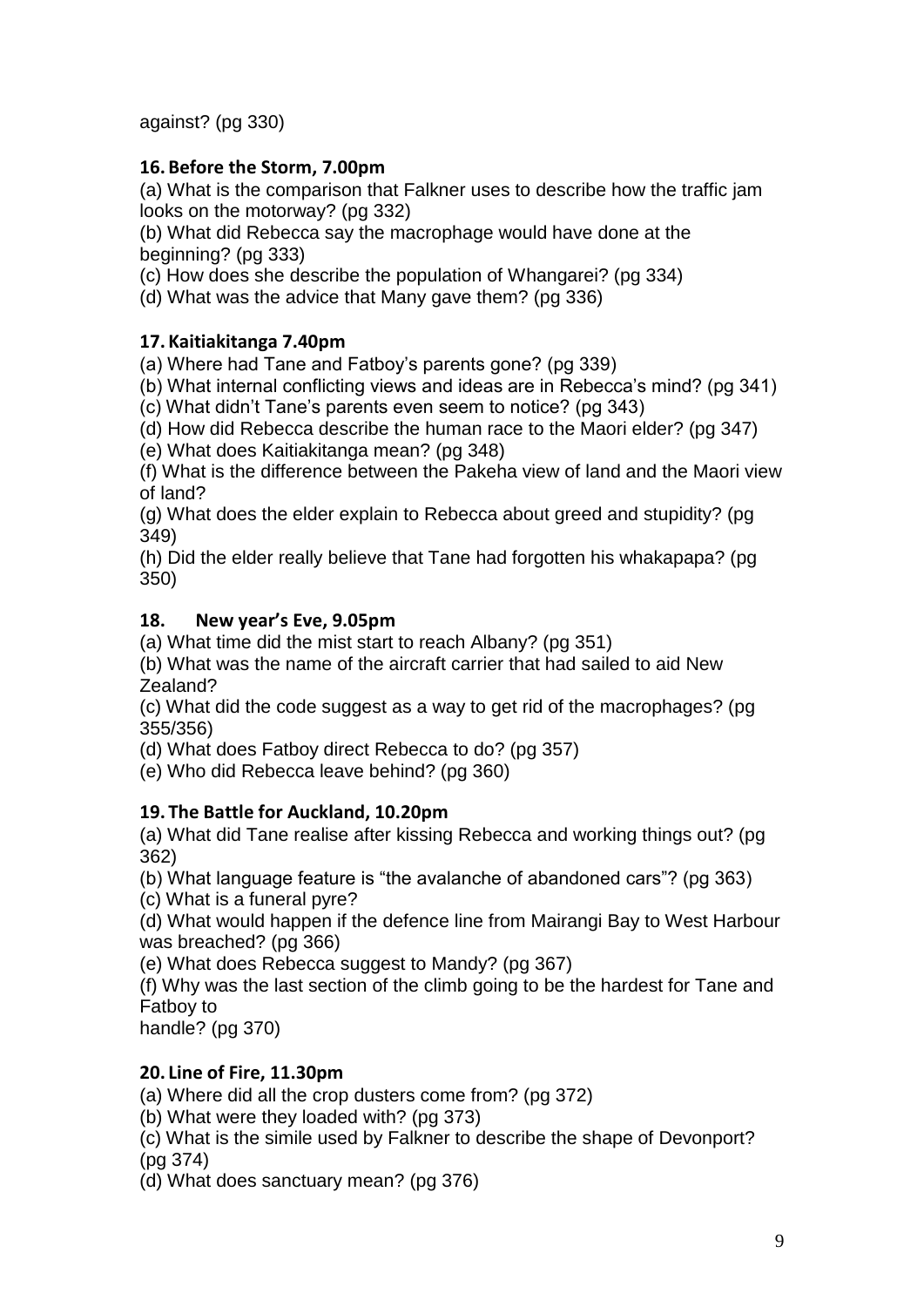(e) What was the problem that they hadn"t counted on up the top of the sky tower? (pg 377)

(f) Did they manage to attach and calibrate the chromophone?

## **21. Fateful Lightning, Friday, January 1, 1205am**

- (a) How could Mandy tell that they were on the ege of the mist? (pg 381)
- (b) What were they using for weapons instead of guns and rockets? (pg 382)
- (c) What does palpable mean? (pg 382)
- (d) Why do you suppose Crowe's "cells" were "afraid" of the creeping mist?
- (e) Why do you think people sing hymns and battle songs?

(f) Did the salt water affect the jellyfish and snowmen?

## **22. Silence in the Mist, 12.30am**

(a) What had happened at Mairangi Bay? (pg 389)

(b) What had happened to Te Mana and Te Kaha? (390)

(c) Where could Ramirez see the fog was chewing its way across?

(d) What language feature is "and chewing its way"?

(e) What does it mean by "the fog, omnipresent in her rear-view mirror"? (pg 391)

(f) What surprised Rebecca?

(g) What were the four white slug-like creatures absorbing and digesting? (pg 392)

(h) Who was finally silent in the mist? (pg 394)

## **23. Into the Mist, 1.15 am**

(a) What did Tane and Fatboy realise when they reached the Observation Deck of the SkyTower on the way down? (pg 395)

(b) What did Tane realise about Fatboy? (pg 397)

(c) Tane reached out for Fatboy"s hand but what did Fatboy do?

(d) Who was shooting at Xena and Rebecca? (pg 398)

(e) What was the antibody Jellifish doing to Rebec ca as she ran along the jetty? (pg 400)

(f) Where was the macrophage standing?

(g) What did Xena do?

## **24. The God from the Machine, 1.25am**

(a) Where is the hyperbole on page 403? There are two examples.

(b) Where were they trying to get with the fire engine? (pg 404)

(c) What did they wrap around their bodies? (pg 405)

(d) Why was the mist much thinner in the car park? (pg 408)

(e) Why didn"t the macrophages attack them as they crawled?

(f) What was spread out across Quay Street blocking their entrance to the wharves? (pg 413)

(g) What was inside the truck beside Tane?

(h) Why did Ramirez's parachute, harness and flight suit float to the ground empty? (pg 415)

(i) Why is Ramirez"s jet called "Deus Ex Machina" and how does this relate to the jet saving Tane? (pg 416)

[http://en.wikipedia.org/wiki/Deus\\_ex\\_machina](http://en.wikipedia.org/wiki/Deus_ex_machina)